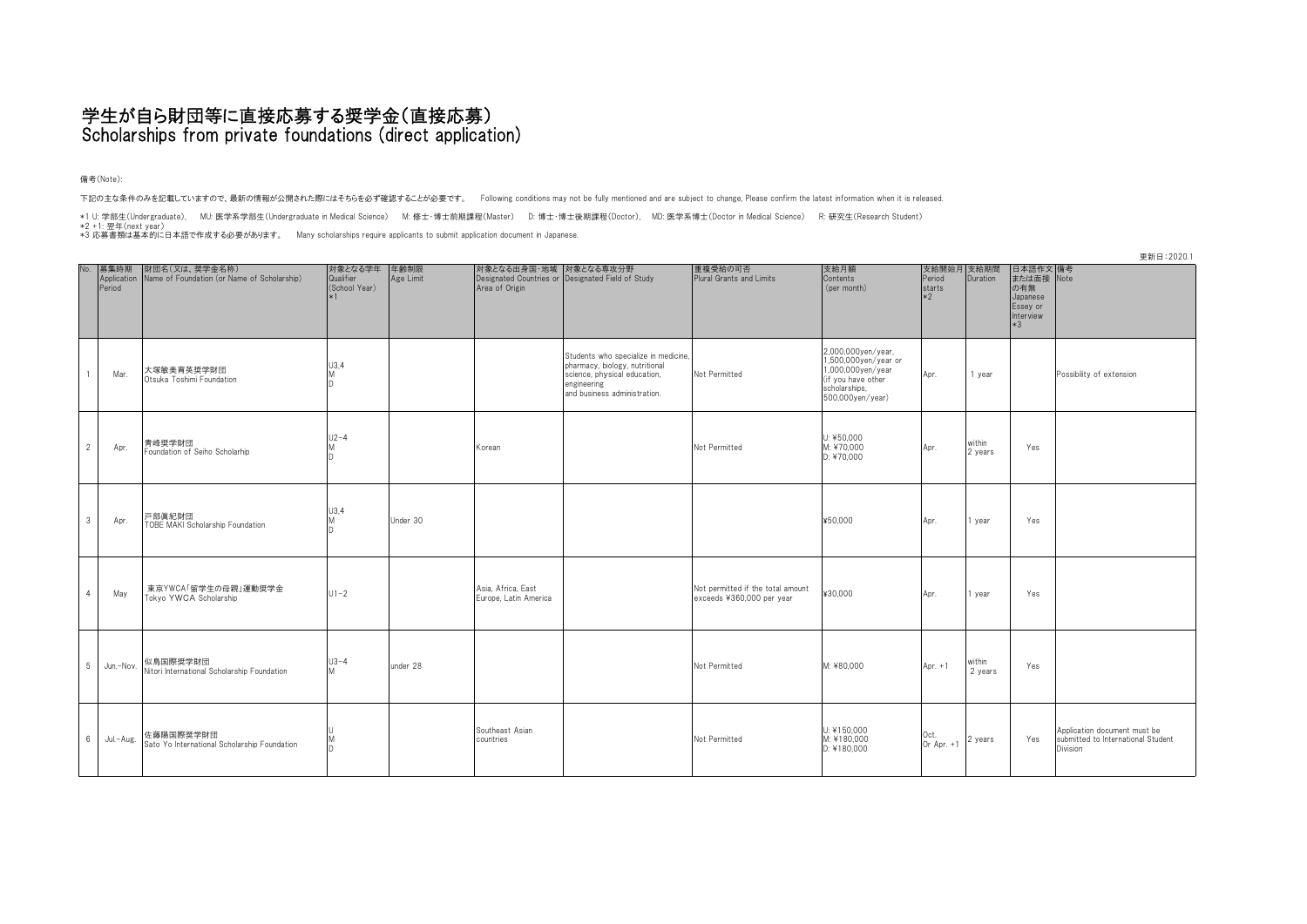| $\overline{7}$  | Sep.      | 渥美国際交流奨学財団<br>Atsumi International Scholarship Foundation                                                          |           |                            |                       |                                                                                             | Not Permitted                                                    | ¥200,000                                                                                        | Apr. $+1$ | 1 year                           | Yes | Overdoctor may apply                                                                                                         |
|-----------------|-----------|--------------------------------------------------------------------------------------------------------------------|-----------|----------------------------|-----------------------|---------------------------------------------------------------------------------------------|------------------------------------------------------------------|-------------------------------------------------------------------------------------------------|-----------|----------------------------------|-----|------------------------------------------------------------------------------------------------------------------------------|
| 8               | Sep.-Oct. | 日本台湾交流協会奨学金留学生(国内採用)<br>Japan-Taiwan exchange Association<br>Application in Japan))                                | <b>In</b> | Under 35                   | Taiwan                |                                                                                             | Not Permitted                                                    | M: 144,000<br>145,000<br>n.                                                                     | Apr. $+1$ | within<br>2 years                | Yes | Tuition(within a certain amount) and<br>airticket for returinig to Taiwan would<br>be supplied.                              |
| 9               | Sep.      | 東急財団<br>Tokyu Foundation                                                                                           |           | M: under 30<br>D: under 35 | Asia and Pacific Area |                                                                                             | Not permitted if the total amount<br>exseeds ¥360,000 per year   | ¥180,000                                                                                        | Apr. $+1$ | within<br>2years                 | Yes |                                                                                                                              |
| $10-10$         | Sep.      | 伊藤国際教育交流財団<br>ITO Foundation for International Education<br>Exchange Scholarships for Foreign Students             | M         | 29 or under                |                       |                                                                                             | Not Permitted                                                    | ¥180.000                                                                                        | Apr. $+1$ | within<br>2 years                | Yes | Expecting M1 student or M1 student<br>enrolled in Oct. may apply.                                                            |
| 11              | Sep.      | イノアック国際教育振興財団<br>Inoac International Education and Scholarship<br>oundation                                        |           |                            |                       |                                                                                             | Not Permitted                                                    | ¥50,000                                                                                         | Apr.      | 1 year                           | Yes | Application document must be<br>submitted to International Student<br>Division                                               |
| 12              | Sep.      | More Jobs Better Lives 一般財団法人<br>MJBL Scholarship                                                                  |           |                            |                       | Pedology or Agriculture                                                                     | Not Permitted                                                    | U: ¥100.000<br>M: ¥120,000                                                                      | Apr.      | Jntil<br>completion<br>of course | Yes |                                                                                                                              |
| 13              | Oct.      | CWAJ<br>College Women's Association of Japan<br>Graduate Scholarship for Non-Japanese Women to D<br>Study in Japan |           |                            |                       |                                                                                             | Not permitted if the total amount<br>exceeds ¥1,000,000 per year | ¥2,000,000 per year                                                                             |           | year                             | Yes | Only for women                                                                                                               |
| 14              | Oct.-Nov. | 本庄国際奨学財団奨学金<br>Honjo International Scholarship Foundation                                                          | ח         | M: under 30<br>D: under 35 |                       |                                                                                             | Not Permitted                                                    | Depends on duration<br>1-2 years: ¥200,000<br>3 years: ¥180,000<br>4 years or more:<br>¥150,000 | Apr. $+1$ | Until<br>completion<br>of course | Yes | Extension is not permitted.<br>Change of course is not permitted.<br>Must work in home country upon<br>completion of course. |
| 15 <sub>1</sub> | Oct.      | 朴龍九育英会<br>Park Yong Koo Scholarship Foundation                                                                     | ID.       | M: under 30<br>D: under 35 |                       | Students whose study field is on<br>Sceience and Engineering have<br>priolity as candidate. | Not Permitted                                                    | ¥70.000                                                                                         | Apr.      | 1 year                           | Yes | Possibility of extension                                                                                                     |
| 16              | Nov.      | 高久国際奨学財団<br>Takaku Foundation                                                                                      | ID.       |                            |                       |                                                                                             | Not Permitted                                                    | ¥70,000                                                                                         | Apr. $+1$ | year                             | Yes | Japanese language skill must be<br>equivalent to N1 level in JLPT                                                            |